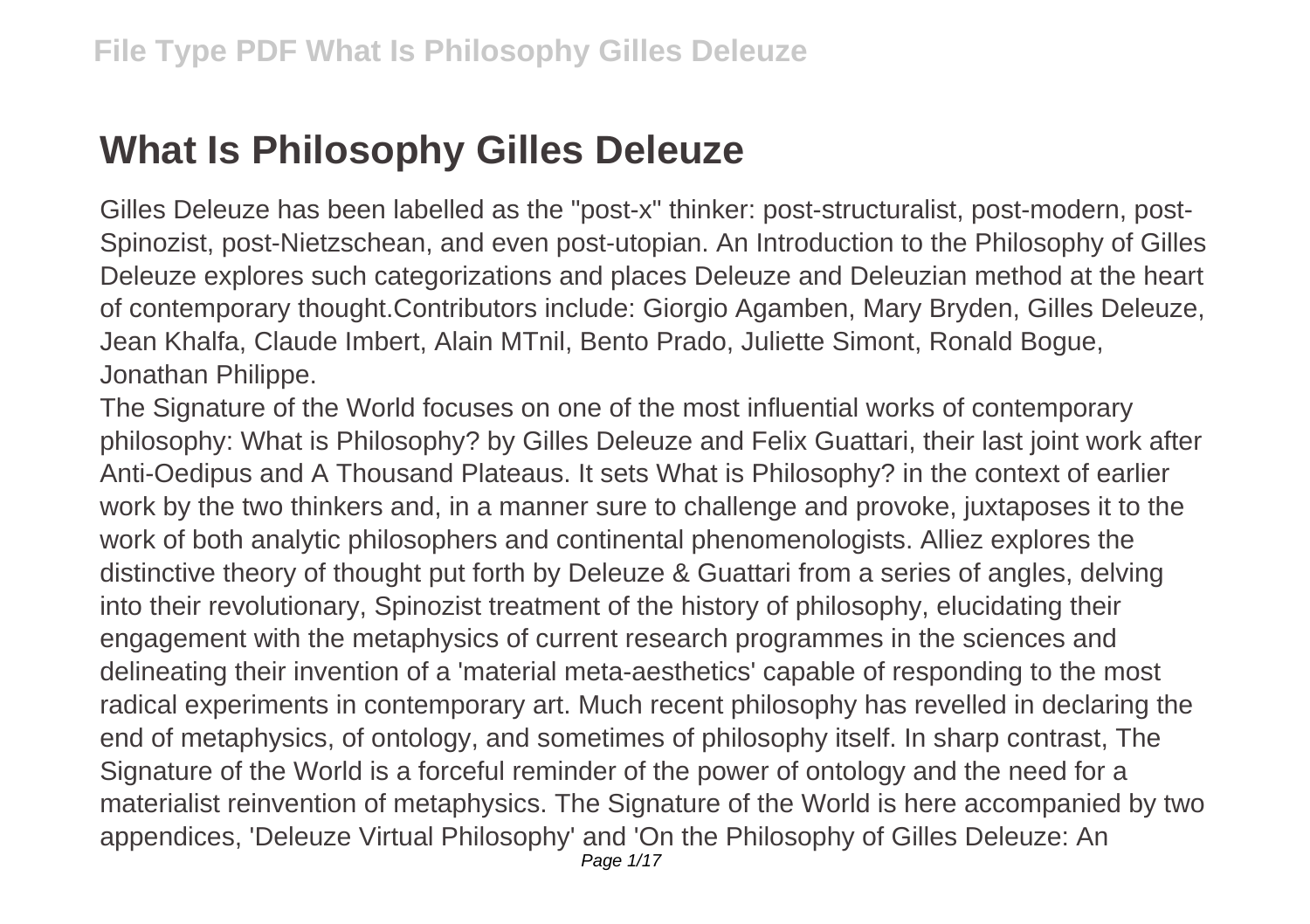Introduction to (the) Matter', as well as a preface by Alberto Toscano.

Gilles Deleuze is now regarded as one of the most radical philosophers of the twentieth century. His work is hugely influential across a range of subjects, from philosophy to literature, to art, architecture and cultural studies. Gilles Deleuze: Key Concepts provides a guide to Deleuzian thought for any reader coming to his writings for the first time. This new edition is fully revised and updated and includes three new chapters on the event, psychoanalysis and philosophy.

An introduction to Deleuze's theory of cinema, from a leading American film theorist. From the early 1960s until his death, French philosopher Gilles Deleuze (1925-1995) wrote many influential works on philosophy, literature, film, and fine art. One of Deleuze's main philosophical projects was a systematic inversion of the traditional relationship between identity and difference. This Deleuzian philosophy of difference is the subject of Jeffrey A. Bell's Philosophy at the Edge of Chaos. Bell argues that Deleuze's efforts to develop a philosophy of difference are best understood by exploring both Deleuze's claim to be a Spinozist, and Nietzsche's claim to have found in Spinoza an important precursor. Beginning with an analysis of these claims, Bell shows how Deleuze extends and transforms concepts at work in Spinoza and Nietzsche to produce a philosophy of difference that promotes and, in fact, exemplifies the notions of dynamic systems and complexity theory. With these concepts at work, Deleuze constructs a philosophical approach that avoids many of the difficulties that linger in other attempts to think about difference. Bell uses close readings of Plato, Aristotle, Spinoza, Nietzsche, Heidegger, Derrida, and Whitehead to illustrate how Deleuze's philosophy is successful in this regard and to demonstrate the importance of the historical tradition for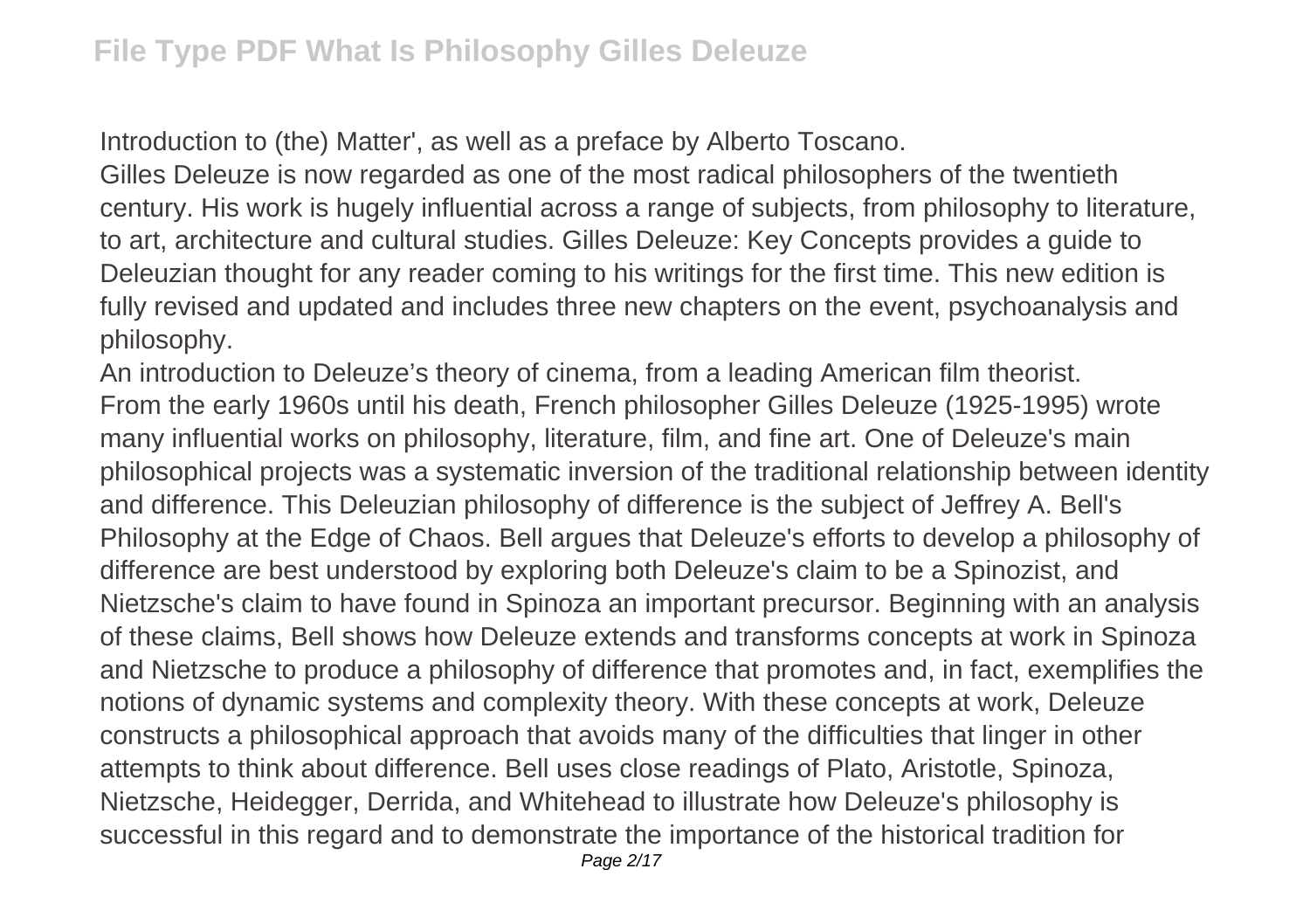Deleuze. Far from being a philosopher who turns his back on what is taken to be a mistaken metaphysical tradition, Bell argues that Deleuze is best understood as a thinker who endeavoured to continue the work of traditional metaphysics and philosophy.

A guide to the work of Gilles Deleuze

Why does knowledge of philosophy presuppose knowledge of reality? What are the characters in Deleuze's theatre and philosophy? How are his famous metaphysical distinctions secondary to the concept of philosophy as practice and politics? These questions are answered through careful analysis and application of Deleuzian principles.

A new edition of this introduction to Deleuze's seminal work, Difference and Repetition, with new material on intensity, science and action and new engagements with Bryant, Sauvagnargues, Smith, Somers-Hall and de Beistegui.

Throughout his career, Deleuze developed a series of original philosophies of time and applied them successfully to many different fields. Now James Williams presents Deleuze's philosophy of time as the central concept that connects his philosophy as a whole. Through this conceptual approach, the book covers all the main periods of Deleuze's philosophy: the early studies of Hume, Nietzsche, Kant, Bergson and Spinoza, the two great philosophical works, Difference and Repetition and Logic of Sense, the Capitalism and Schizophrenia works with Guattari, and the late influential studies of literature, film and painting.The result is an important reading of Deleuze and the first full interpretation of his philosophy of time.

In this remarkable work, Gilles Deleuze, the renowned French philosopher, reflects on one of the thinkers of the past who most influenced his own sweeping reconfiguration of the tasks of philosophy. For Deleuze, Spinoza, along with Nietzsche and Lucretius, conceived of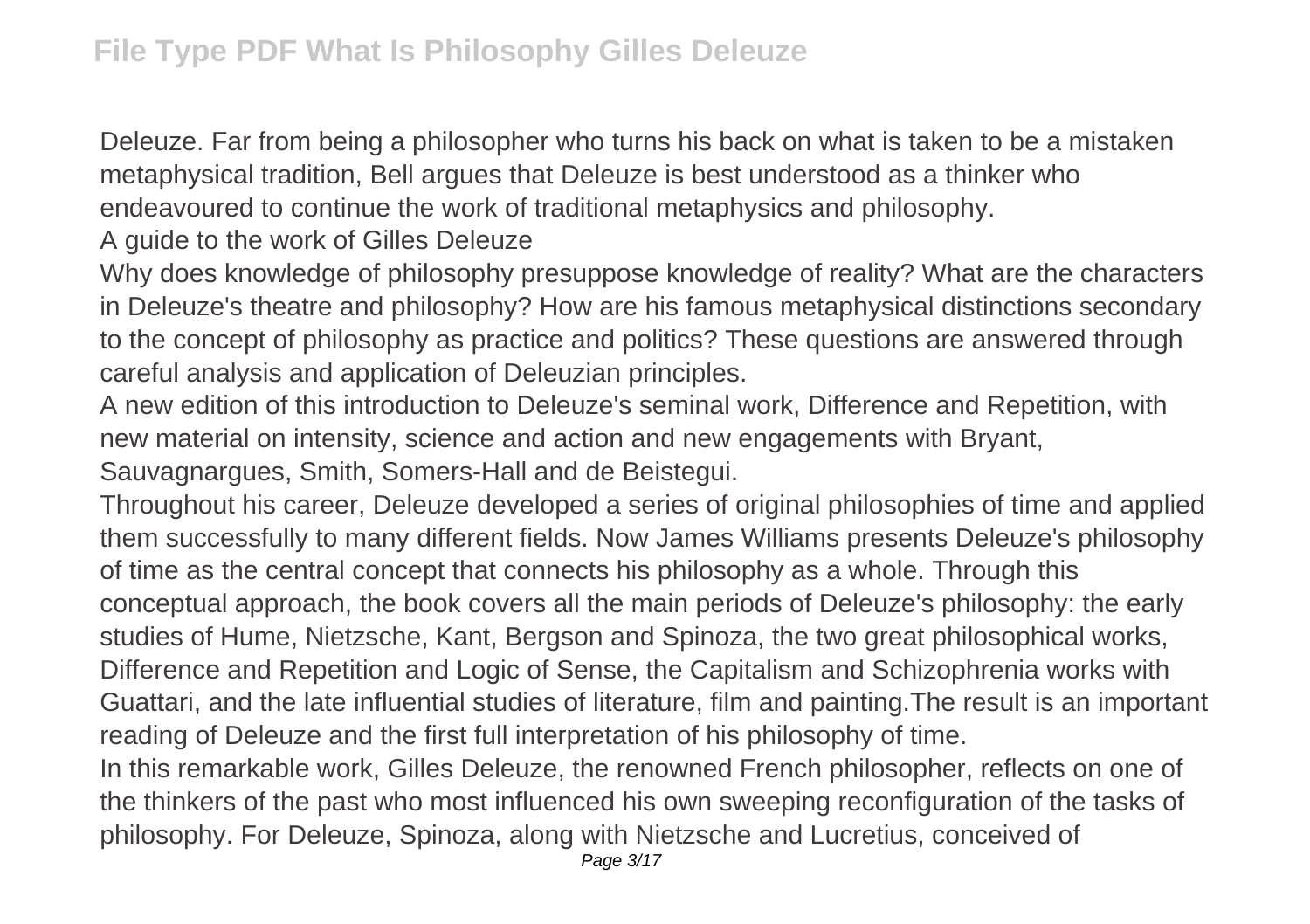philosophy as an enterprise of liberation and radical demystification. He locates in Spinoza "a set of affects, a kinetic determination, an impulse" and makes Spinoza into "an encounter, a passion." Expressionism in Philosophy was the culmination of a series of monographic studies by Deleuze (on Hume, Bergson, Nietzsche, Proust, Kant, and Sacher-Masoch) and prepared the transition from these abstract treatments of historical schemes of experience to the nomadology of Capitalism and Schizophrenia (Anti-Oedipus and A Thousand Plateaus, coauthored with Félix Guattari). Thus, Expressionism in Philosophy is both a pivotal reading of Spinoza's work and a crucial text within the development of Deleuze's thought. No Marketing Blurb

A surprising—and wide-ranging—reconsideration of Deleuze

Presents important accounts of Nietzsche's philosophy. The author shows how Nietzsche began a new way of thinking which breaks with the dialectic as a method and escapes the confines of philosophy itself.

This collection, first published in 1994, contains thirteen critical essays by established scholars from the fields of philosophy, literary criticism, feminist theory, politics, and sociology, and a new essay by Deleuze himself. That the contributors are from a variety of fields indicates the extent to which Deleuze's work can and will impact theory far beyond the discipline of philosophy.

In May 1968, Gilles Deleuze was an established philosopher teaching at the innovative Vincennes University, just outside of Paris. Flix Guattari was a political militant and director of an unusual psychiatric clinic at La Borde. Their meeting was unlikely, and the two were introduced in an arranged encounter of epic consequence. From that moment on, Deleuze and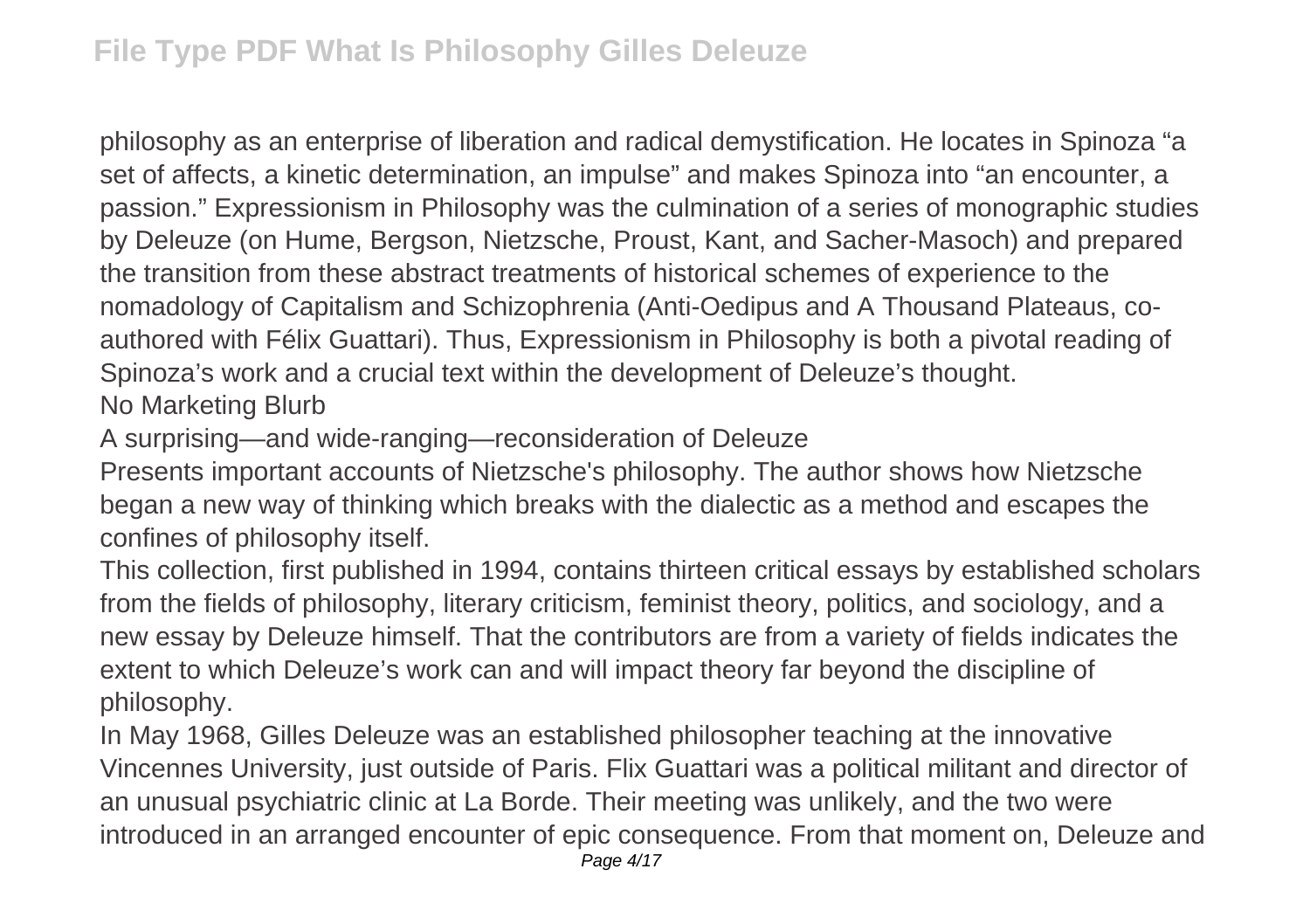Guattari engaged in a surprising, productive partnership, collaborating on several groundbreaking works, including Anti-Oedipus, What Is Philosophy? and A Thousand Plateaus. Franois Dosse, a prominent French intellectual, examines the prolific, if improbable, relationship between two men of distinct and differing sensibilities. Drawing on unpublished archives and hundreds of personal interviews, Dosse elucidates a collaboration that lasted more than two decades, underscoring the role that family and history--particularly the turbulence of May 1968--played in their monumental work. He also takes the measure of Deleuze and Guattari's posthumous fortunes and weighs the impact of their thought within intellectual, academic, and professional circles.

Spinoza's theoretical philosophy is one of the most radical attempts to construct a pure ontology with a single infinite substance. This book, which presents Spinoza's main ideas in dictionary form, has as its subject the opposition between ethics and morality, and the link between ethical and ontological propositions. His ethics is an ethology, rather than a moral science. Attention has been drawn to Spinoza by deep ecologists such as Arne Naess, the Norwegian philosopher; and this reading of Spinoza by Deleuze lends itself to a radical ecological ethic. As Robert Hurley says in his introduction, "Deleuze opens us to the idea that the elements of the different individuals we compose may be nonhuman within us. One wonders, finally, whether Man might be defined as a territory, a set of boundaries, a limit on existence." Gilles Deleuze, known for his inquiries into desire, language, politics, and power, finds a kinship between Spinoza and Nietzsche. He writes, ""Spinoza did not believe in hope or even in courage; he believed only in joy and in vision . . . he more than any other gave me the feeling of a gust of air from behind each time I read him, of a witch's broom that he makes one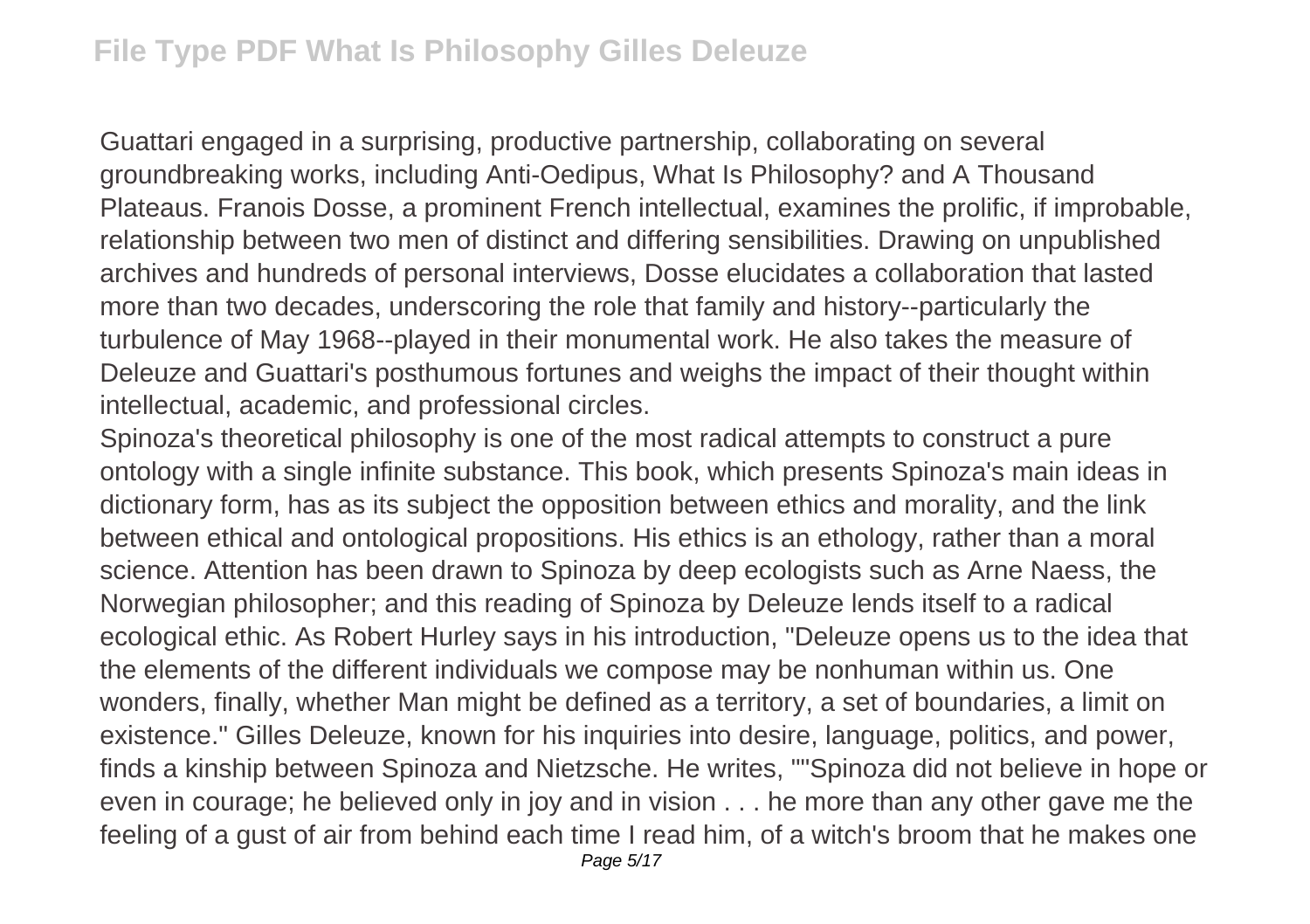mount. Gilles Deleuze was a professor of philosophy at the University of Paris at Vincennes. Robert Hurley is the translator of Michel Foucault's History of Sexuality.

This collection of essays offers a fresh and new philosophical approach to the study of sex and sexuality as practicein the philosophy of Deleuze.

In this extraordinary work Gilles Deleuze, the most renowned living philosopher in France, reflects on one of the figures of the past who has most influenced his own sweeping reconfiguration of the tasks of philosophy. Deleuze's brilliant text shows how current definitions of philosophy do not apply to Spinoza: a solitary thinker (yet scandalous and hated), he conceived of philosophy as an enterprise of liberation and radical demystification much as did Leibniz or, later Nietzsche. Spinoza confronts the grand philosophical problems that are still current today: the comparative role of ontology (the theory of substance), of epistemology (the theory of ideas), and of political anthropology (the theory of modes, passions, and actions). The goal of this book is to determine the rapport among the univocity of Being in the theory of substance; the production of truth and the genesis of sense in the theory of ideas; and practical joy (or the elimination of the sad passions) and the selective organization of the passions in the theory of modes.

Deleuze's concept of 'becoming' provides the key to his notoriously complex metaphysics, yet it has not been systematized until now. Bankston tracks the concept of becoming and its underlying temporal processes across Deleuze's writings, arguing that expressions of becoming(s) appear in two modes of temporality: an appropriation of Nietzsche's eternal return (the becoming of the event), and Bergsonian duration (the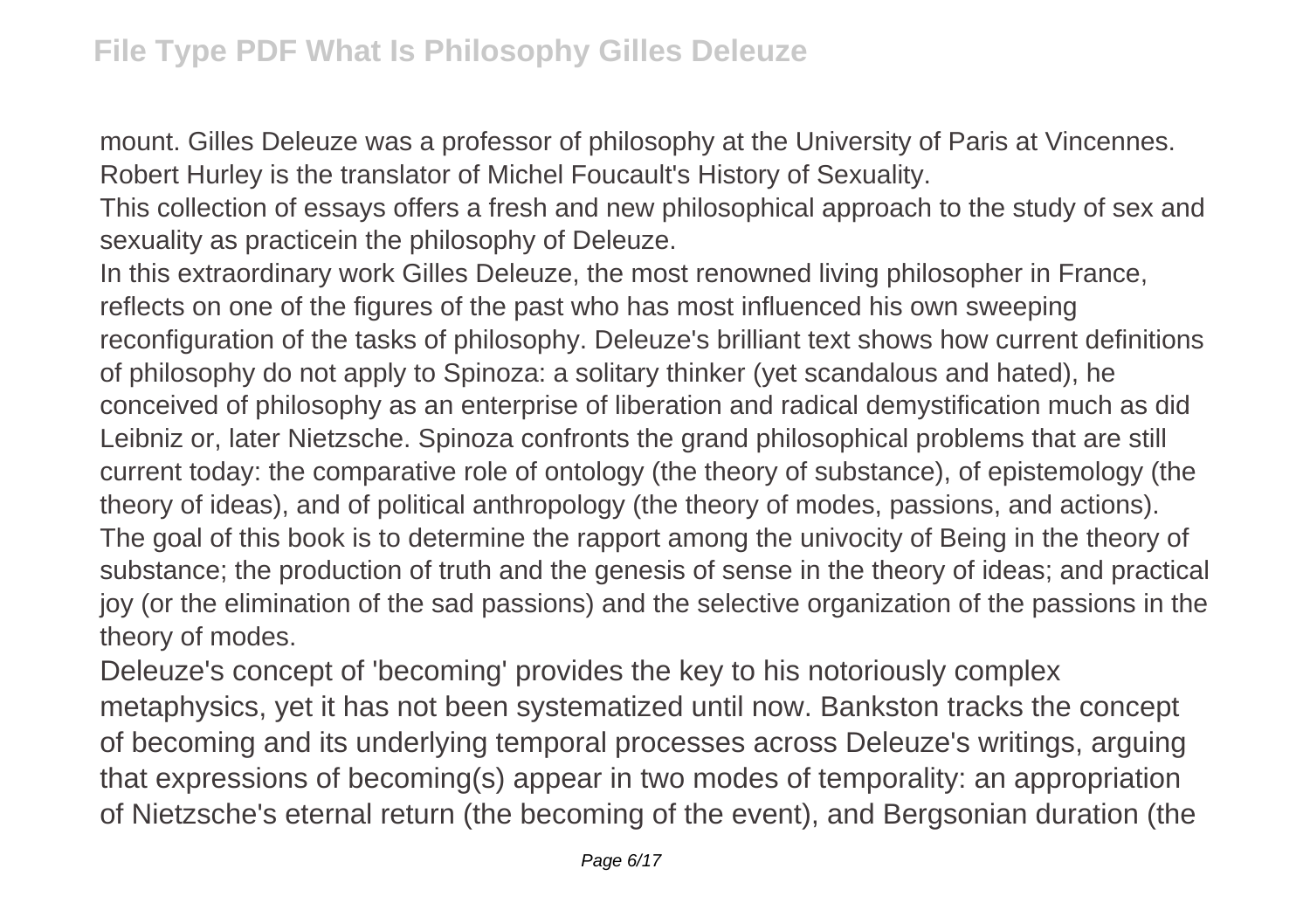becoming of sensation). Overturning the criticisms launched by Žižek and Badiou, with conceptual encounters between Bergson, Nietzsche, Leibniz, Borges, Klossowski, and Proust, the newly charted concept of double becoming provides a roadmap to the totality of Deleuze's philosophy. Bankston systematizes Deleuze's multi-mirrored universe where form and content infinitely refract in a vital kaleidoscope of becoming. French journalist Claire Parnet's famous dialogues with Gilles Deleuze offer an intimate portrait of the philosopher's life and thought. Conversational in tone, their engaging discussions delve deeply into Deleuze's philosophical background and development, the major concepts that shaped his work, and the essence of some of his famous relationships, especially his long collaboration with the philosopher Félix Guattari. Deleuze reconsiders Spinoza, empiricism, and the stoics alongside literature, psychoanalysis, and politics. He returns to the notions of minor literature, deterritorialization, the critical and clinical, and begins a nascent study of cinema. New to this edition is Deleuze's essay "Pericles and Verdi," which reflects on politics and historical materialism in the work of the influential French philosopher François Châtelet. An enduring record of Deleuze's unique personality and profound contributions to culture and philosophy, Dialogues II is a highly personable account of the evolution of one of the greatest critics and theorists of the twentieth century. The French philosopher Gilles Deleuze was one of the most innovative and revolutionary thinkers of the twentieth century. Author of more than twenty books on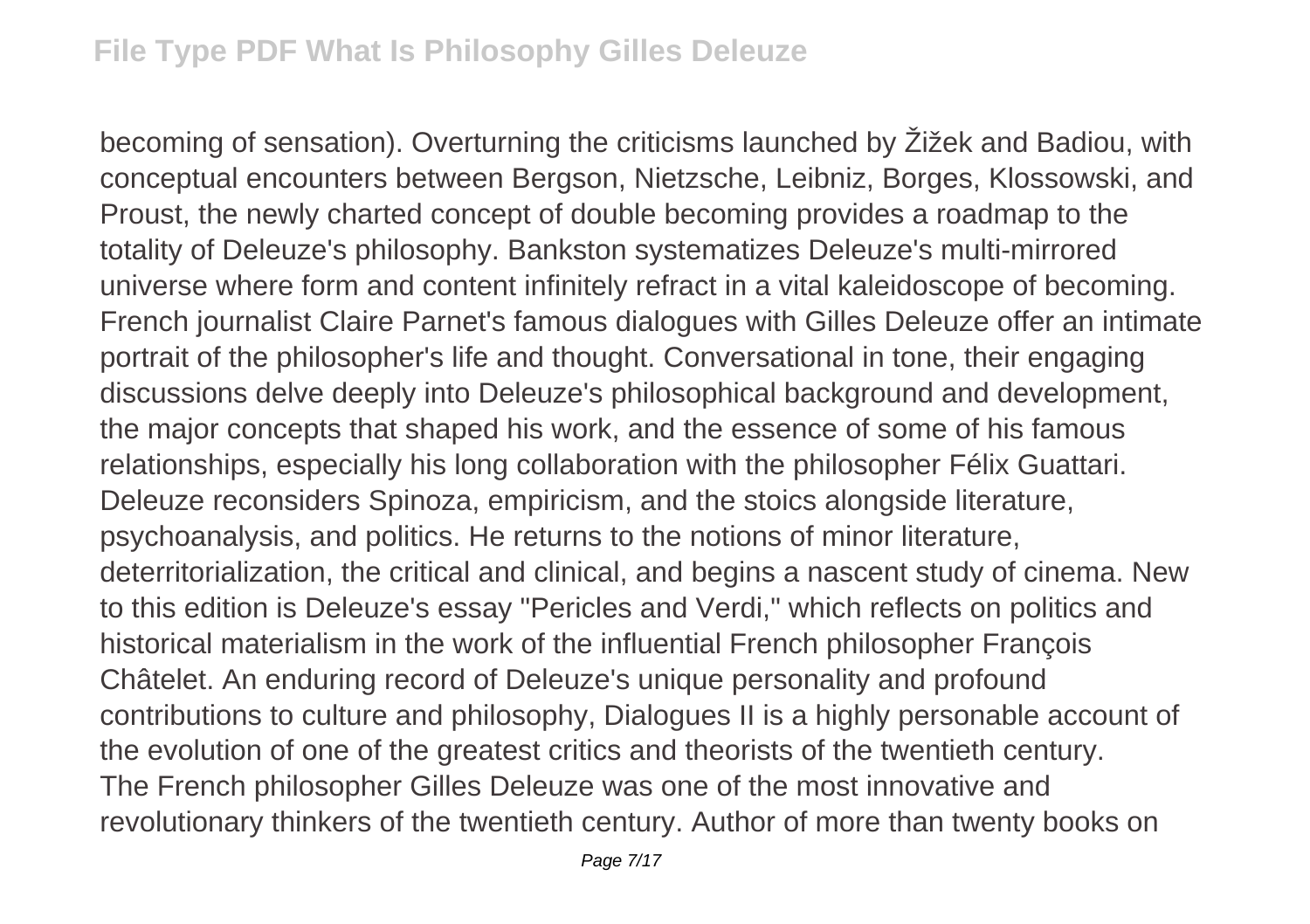literature, music, and the visual arts, Deleuze published the first volume of his twovolume study of film, Cinema 1: The Movement-Image, in 1983 and the second volume, Cinema 2: The Time-Image, in 1985. Since their publication, these books have had a profound impact on the study of film and philosophy. Film, media, and cultural studies scholars still grapple today with how they can most productively incorporate Deleuze's thought. The first new collection of critical studies on Deleuze's cinema writings in nearly a decade, Afterimages of Gilles Deleuze's Film Philosophy provides original essays that evaluate the continuing significance of Deleuze's film theories, accounting systematically for the ways in which they have influenced the investigation of contemporary visual culture and offering new directions for research. Contributors: Raymond Bellour, Centre Nationale de Recherches Scientifiques; Ronald Bogue, U of Georgia; Giuliana Bruno, Harvard U; Ian Buchanan, Cardiff U; James K. Chandler, U of Chicago; Tom Conley, Harvard U; Amy Herzog, CUNY; András Bálint Kovács, Eötvös Loránd U; Patricia MacCormack, Anglia Ruskin U; Timothy Murray, Cornell U; Dorothea Olkowski, U of Colorado; John Rajchman, Columbia U; Marie-Claire Ropars-Wuilleumier, U Paris VIII; Garrett Stewart, U of Iowa; Damian Sutton, Glasgow School of Art; Melinda Szaloky, UC Santa Barbara.

An insightful reading of Deleuze, from the point of view of a student, a reader and a fellow philosopher with whom Deleuze himself corresponded about his work. Demonstrates how Nietzsche initiated a new mode of philosophical thinking. First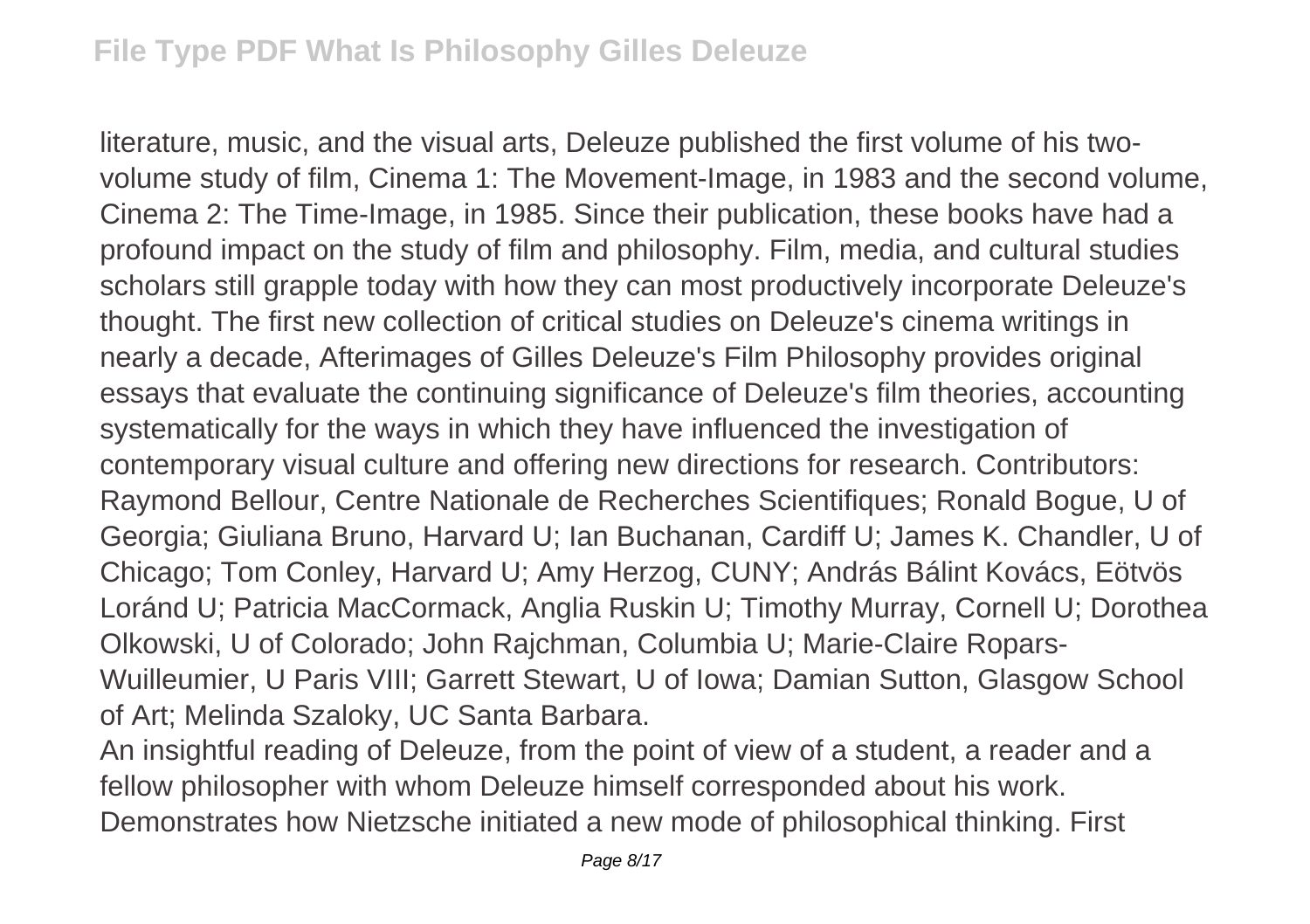published in 1962, this landmark book is one of the first to dispute the deep-seated assumption that dialectics provides the only possible basis for radical thought. French philosopher Gilles Deleuze wrote two 'logic' books: Francis Bacon: The Logic of Sensation and The Logic of Sense. However, in neither of these books nor in any other works does Deleuze articulate in a formal way the features of the logic he employs. He certainly does not use classical logic. And the best options for the non-classical logic that he may be implementing are: fuzzy, intuitionist, and many-valued. These are applicable to his concepts of heterogeneous composition and becoming, affirmative synthetic disjunction, and powers of the false. In The Logic of Gilles Deleuze: Basic Principles, Corry Shores examines the applicability of three non-classical logics to Deleuze's philosophy, by building from the philosophical and logical writings of Graham Priest, the world's leading proponent of dialetheism. Through so doing, Shores argues that Deleuze's logic is best understood as a dialetheic, paraconsistent, many-valued logic.

What is Philosophy? is the last instalment of a remarkable twenty-year collaboration between the philosopher Gilles Deleuze and the psychoanalyst Félix Guattari. This hugely important text attempts to explain the terms of their collaboration and to define the activity of philosophy in which they have been engaged. A major contribution to contemporary Continental philosophy, it nevertheless remains distinctly challenging for readers faced for the first time with Deleuze and Guattari's unusual and somewhat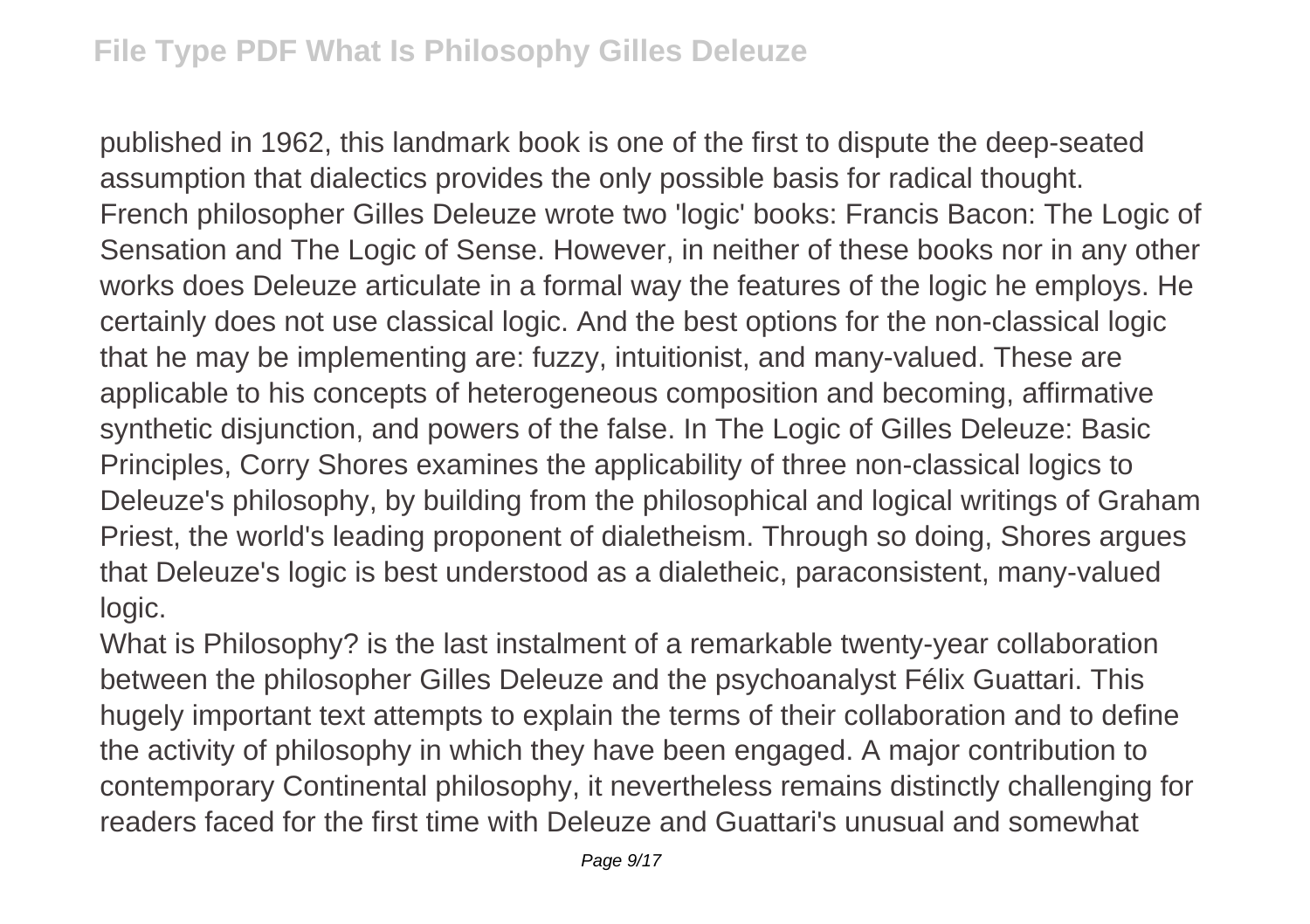allusive style. Deleuze and Guattari's 'What is Philosophy?': A Reader's Guide offers a concise and accessible introduction to this hugely important and yet challenging work. Written specifically to meet the needs of students coming to Deleuze and Guattari for the first time, the book offers guidance on: - Philosophical and historical context - Key themes - Reading the text - Reception and influence - Further reading A short, accessible meditation on the ideologically vexing French philosopher Gilles Deleuze (1925-1995).

Called by many France's foremost philosopher, Gilles Deleuze is one of the leading thinkers in the Western World. His acclaimed works and celebrated collaborations with Félix Guattari have established him as a seminal figure in the fields of literary criticism and philosophy. The long-awaited publication of What Is Philosophy? in English marks the culmination of Deleuze's career. Deleuze and Guattari differentiate between philosophy, science, and the arts, seeing as means of confronting chaos, and challenge the common view that philosophy is an extension of logic. The authors also discuss the similarities and distinctions between creative and philosophical writing. Fresh anecdotes from the history of philosophy illuminate the book, along with engaging discussions of composers, painters, writers, and architects. A milestone in Deleuze's collaboration with Guattari, What Is Philosophy? brings a new perspective to Deleuze's studies of cinema, painting, and music, while setting a brilliant capstone upon his work. The work of Gilles Deleuze has had an impact far beyond philosophy. He is among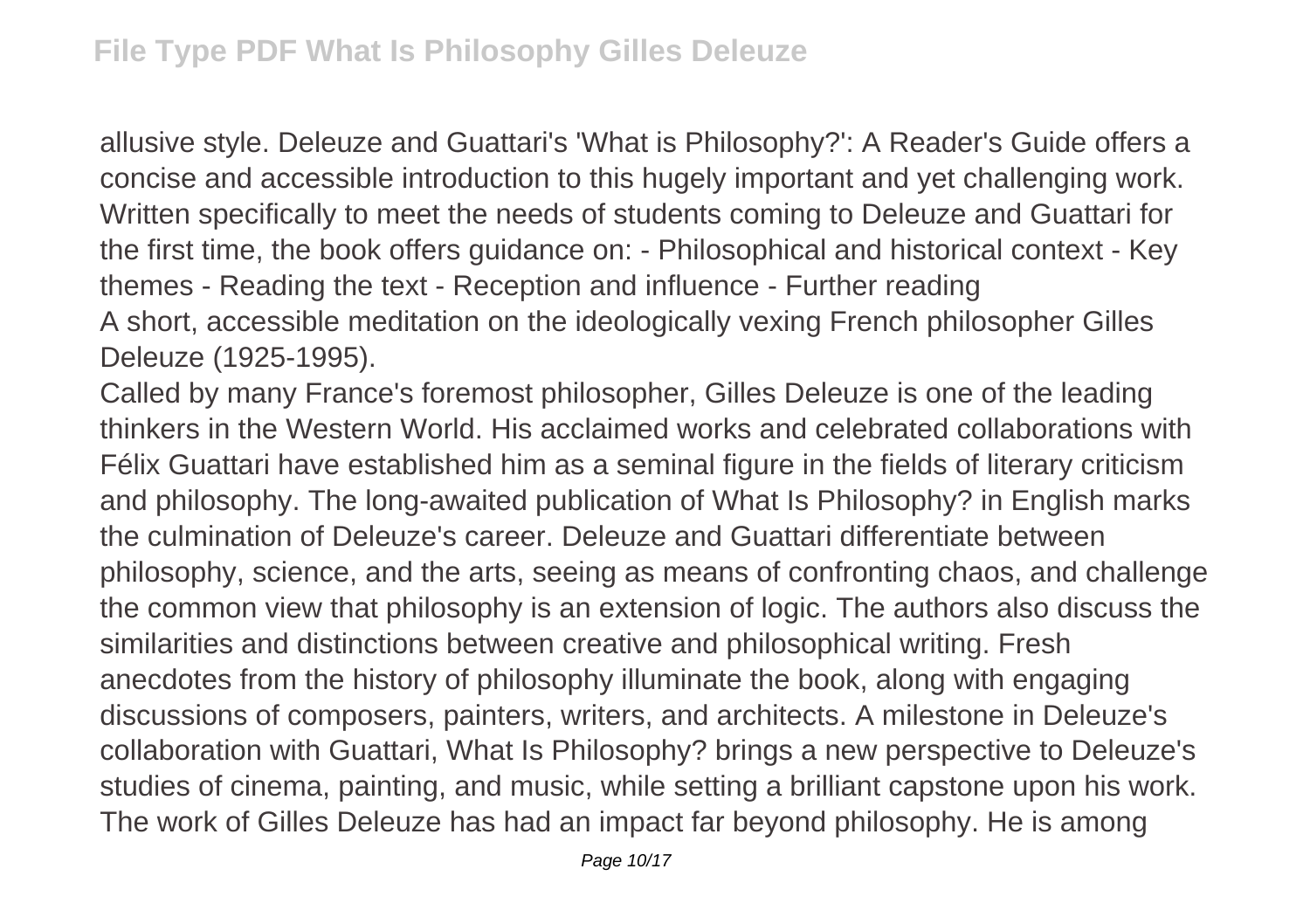Foucault and Derrida as one of the most cited of all contemporary French thinkers. Never a student 'of' philosophy, Deleuze was always philosophical and many influential poststructuralist and postmodernist texts can be traced to his celebrated resurrection of Nietzsche against Hegel in his Nietzsche and Philosophy, from which this collection draws its title. This searching new collection considers Deleuze's relation to the philosophical tradition and beyond to the future of philosophy, science and technology. In addition to considering Deleuze's imaginative readings of classic figures such as Spinoza and Kant, the essays also point to the meaning of Deleuze on 'monstrous' and machinic thinking, on philosophy and engineering, on philosophy and biology, on modern painting and literature. Deleuze and Philosophy continues the spirit of experimentation and invention that features in Deleuze's work and will appeal to those studying across philosophy, social theory, literature and cultural studies who themselves are seeking new paradigms of thought.

An important collection of essays examining the intersections between Deleuzian philosophy and the arts.

One of the first comprehensive treatments of Deleuzian thought. There is always something schizophrenic about logic in Deleuze, which represents another distinctive characteristic: a deep perversion of the very heart of philosophy. Thus, a preliminary definition of Deleuze's philosophy emerges: an irrational logic of aberrant movements. —from Aberrant Movements In Aberrant Movements, David Lapoujade offers one of the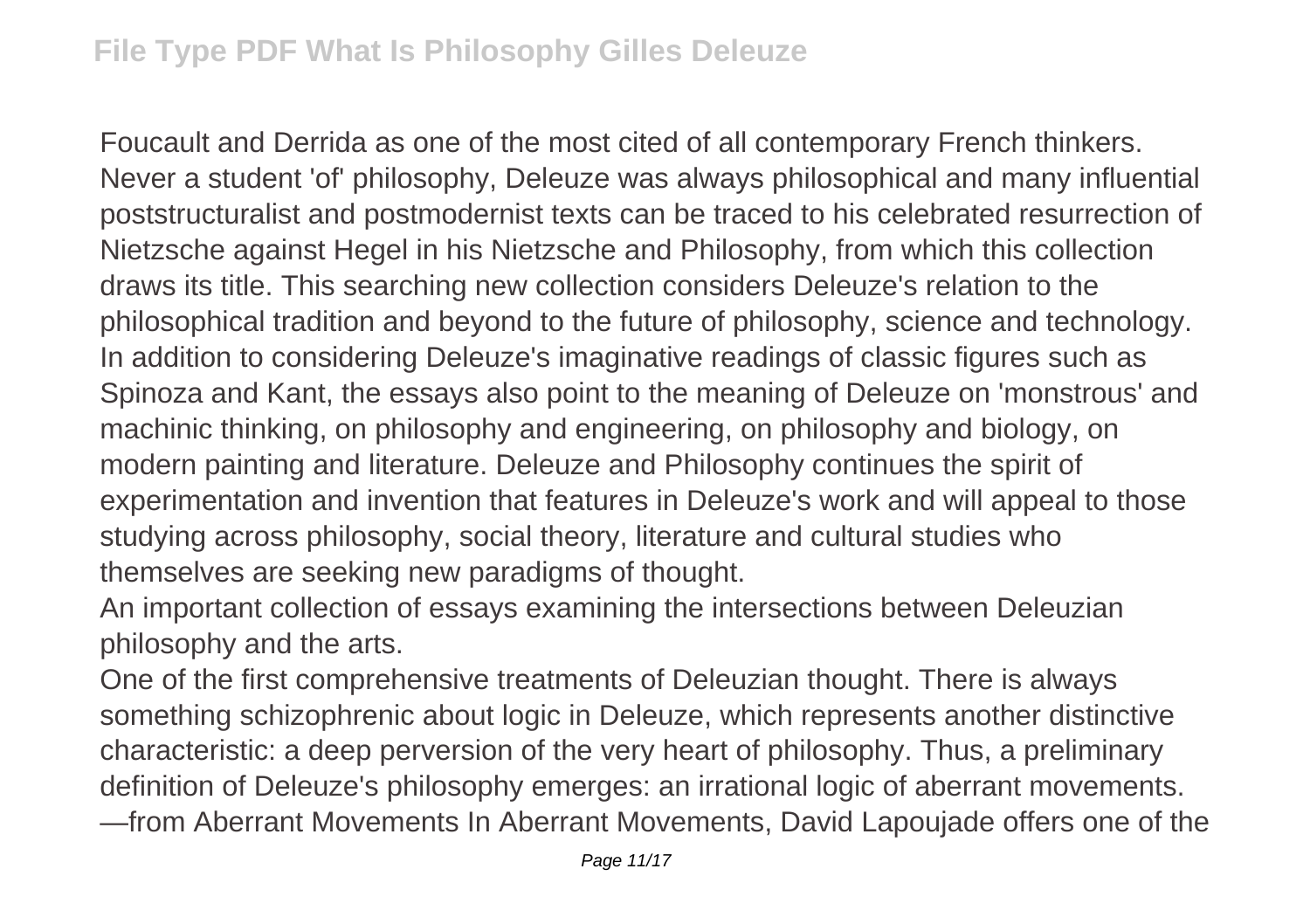first comprehensive treatments of Deleuzian thought. Drawing on the entirety of Deleuze's work as well as his collaborations with Félix Guattari, from the "transcendental empiricism" of Difference and Repetition to the schizoanalysis and geophilosophy of Anti-Oedipus and A Thousand Plateaus, Lapoujade explores the central problem underlying the delirious coherence of Deleuze's philosophy: aberrant movements. These are the movements that Deleuze wrests from Kantian idealism, Nietzsche's eternal return, and the nonsense of Lewis Carroll; they are the schizophrenic processes of the unconscious and the nomadic line of flight traversing history—in short, the forces that permeate life and thought. Tracing and classifying their "irrational logics" represent the quintessential tasks of Deleuzian philosophy. Rather than abstract notions, though, these logics constitute various modes of populating the earth—involving the human as much as the animal, physical, and chemical—and the affective, mental, and political populations that populate human thought. Lapoujade argues that aberrant movements become the figures in a combat against the forms of political, social, philosophical, aesthetic, and scientific organization that attempt to deny, counter, or crush their existence. In this study of a thinker whose insights, theoretical confrontations, and perverse critiques have profoundly influenced philosophy, literature, film, and art over the last fifty years, Lapoujade invites us to join in the discordant harmonies of Deleuze's work—and in the battle that constitutes the thought of philosophy, politics, and life.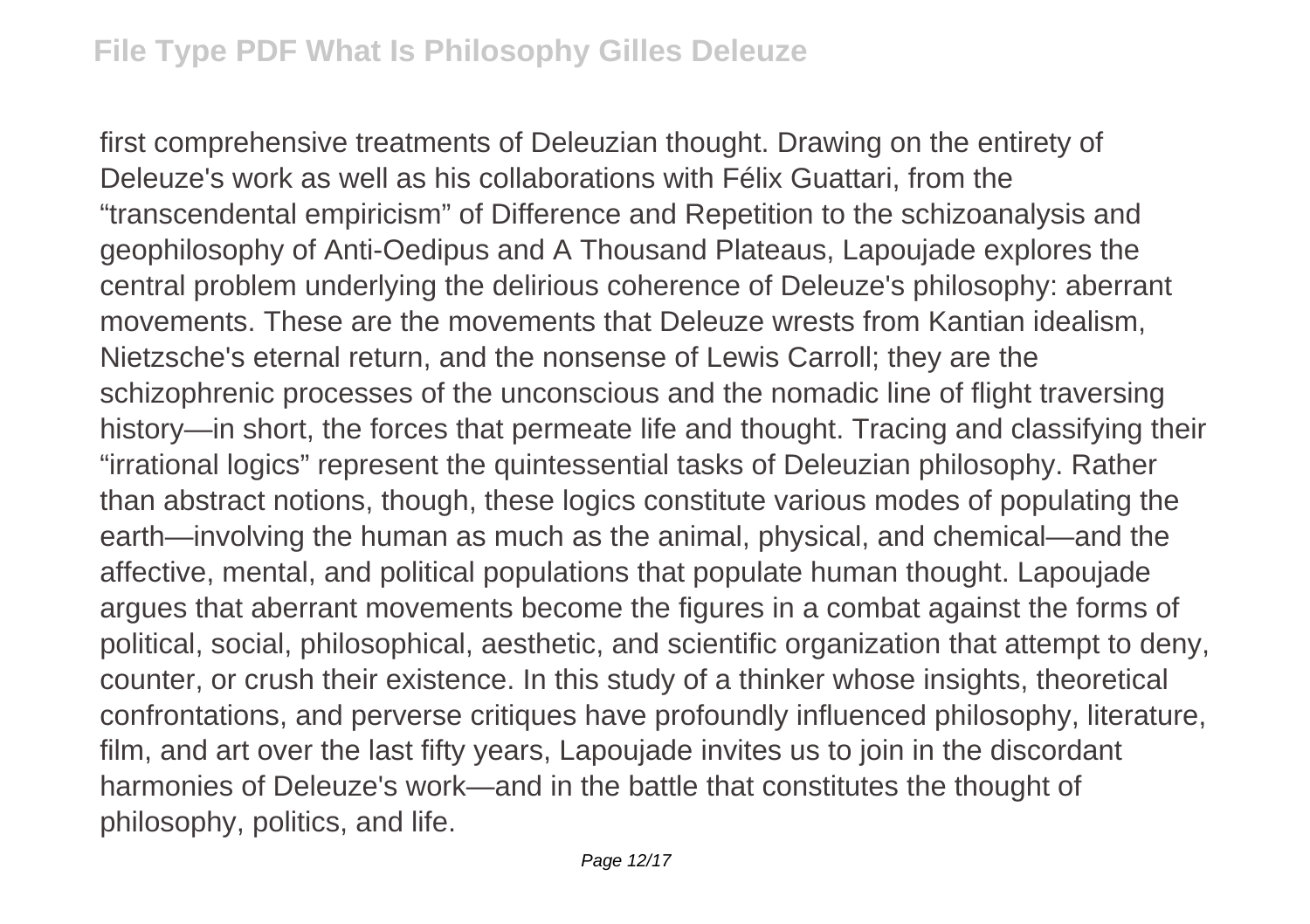This book offers a readable and compelling introduction to the work of one of the twentieth century's most important and elusive thinkers. Other books have tried to explain Deleuze in general terms. Todd May organizes his book around a central question at the heart of Deleuze's philosophy: how might we live? The author then goes on to explain how Deleuze offers a view of the cosmos as a living thing that provides ways of conducting our lives that we may not have dreamed of. Through this approach the full range of Deleuze's philosophy is covered. Offering a lucid account of a highly technical philosophy, Todd May's introduction will be widely read amongst those in philosophy, political science, cultural studies and French studies.

Gregg Lambert demonstrates that since the publication of Proust and Signs in 1964 Gilles Deleuze's search for a new means of philosophical expression became a central theme of all of his oeuvre, including those written with psychoanalyst Félix Guattari. Lambert, like Deleuze, calls this "the image of thought." Lambert's exploration begins with Deleuze's earliest exposition of the Proustian image of thought and then follows the "tangled history" of the image that runs through subsequent works, such asKafka: Toward a Minor Literature, The Rhizome (which serves as an introduction to Deleuze's A Thousand Plateaus), and several later writings from the 1980s collected inEssays Critical and Clinical. Lambert shows how this topic underlies Deleuze's studies of modern cinema, where the image of thought is predominant in the analysis of the cinematic image—particularly inThe Time-Image. Lambert finds it to be the fundamental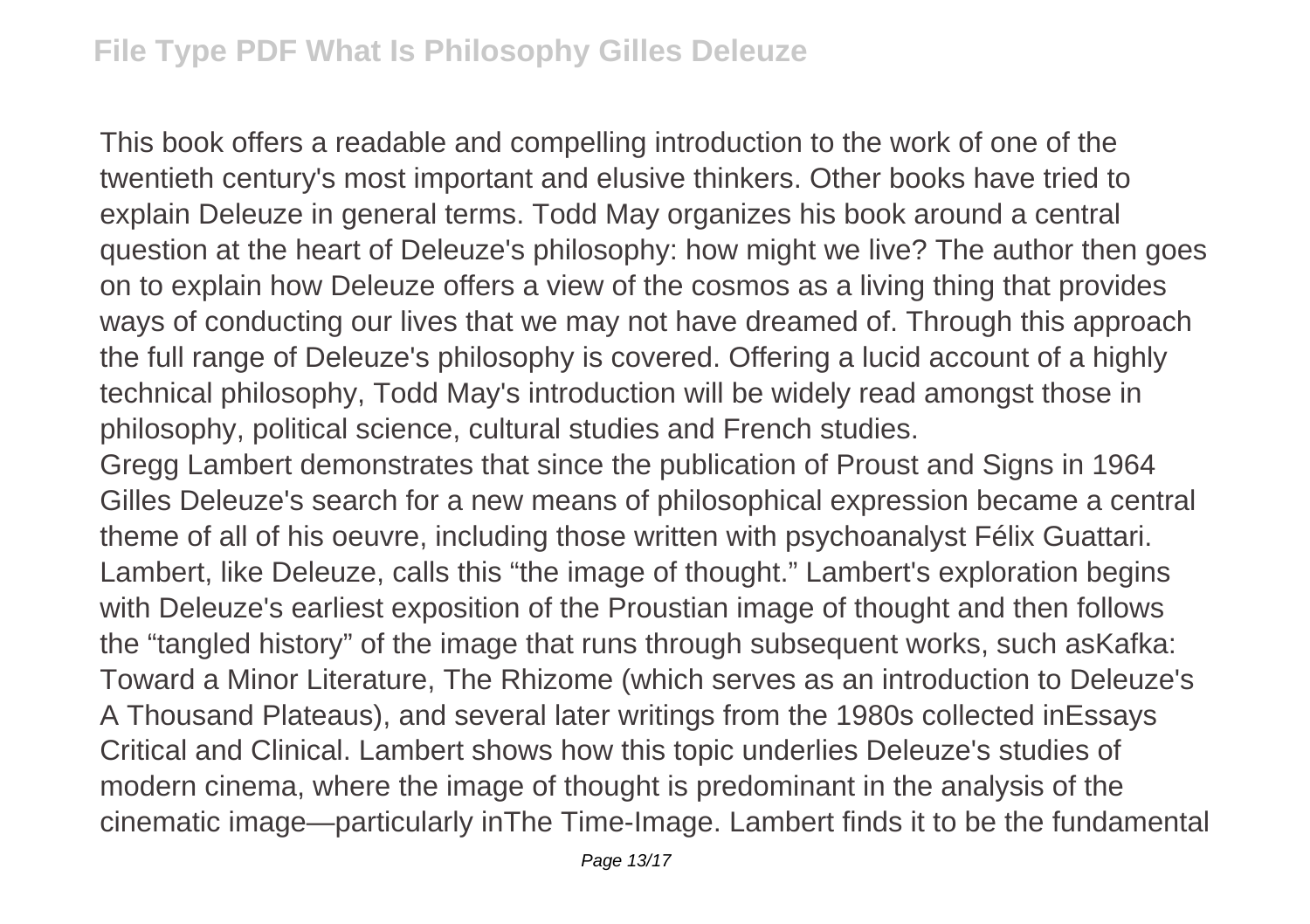concern of the brain proposed by Deleuze in the conclusion ofWhat Is Philosophy? By connecting the various appearances of the image of thought that permeate Deleuze's entire corpus, Lambert reveals how thinking first assumes an image, how the images of thought become identified with the problem of expression early in the works, and how this issue turns into a primary motive for the more experimental works of philosophy written with Guattari. The study traces a distinctly modern relationship between philosophy and non-philosophy (literature and cinema especially) that has developed into a hallmark of the term "Deleuzian." However, Lambert argues, this aspect of the philosopher's vision has not been fully appreciated in terms of its significance for philosophy: "not only 'for today' but, to quote Nietzsche, meaning also 'for tomorrow, and for the day after tomorrow.'"

In recent years, the recognition of Gilles Deleuze as one of the major philosophers of the twentieth century has heightened attention to his brilliant and complex writings on film. What is the place of Cinema 1 and Cinema 2 in the corpus of his philosophy? How and why does Deleuze consider cinema as a singular object of philosophical attention, a specific mode of thought? How does his philosophy of film combine and further his approaches to time, movement, and perception, and how does it produce an escape from subjectivity and a plunge into the immanence of images? How does it recode and utilize Henri Bergson's thought and André Bazin's film theory? What does it tell us about perceiving a world in images—indeed about our relation to the world? These are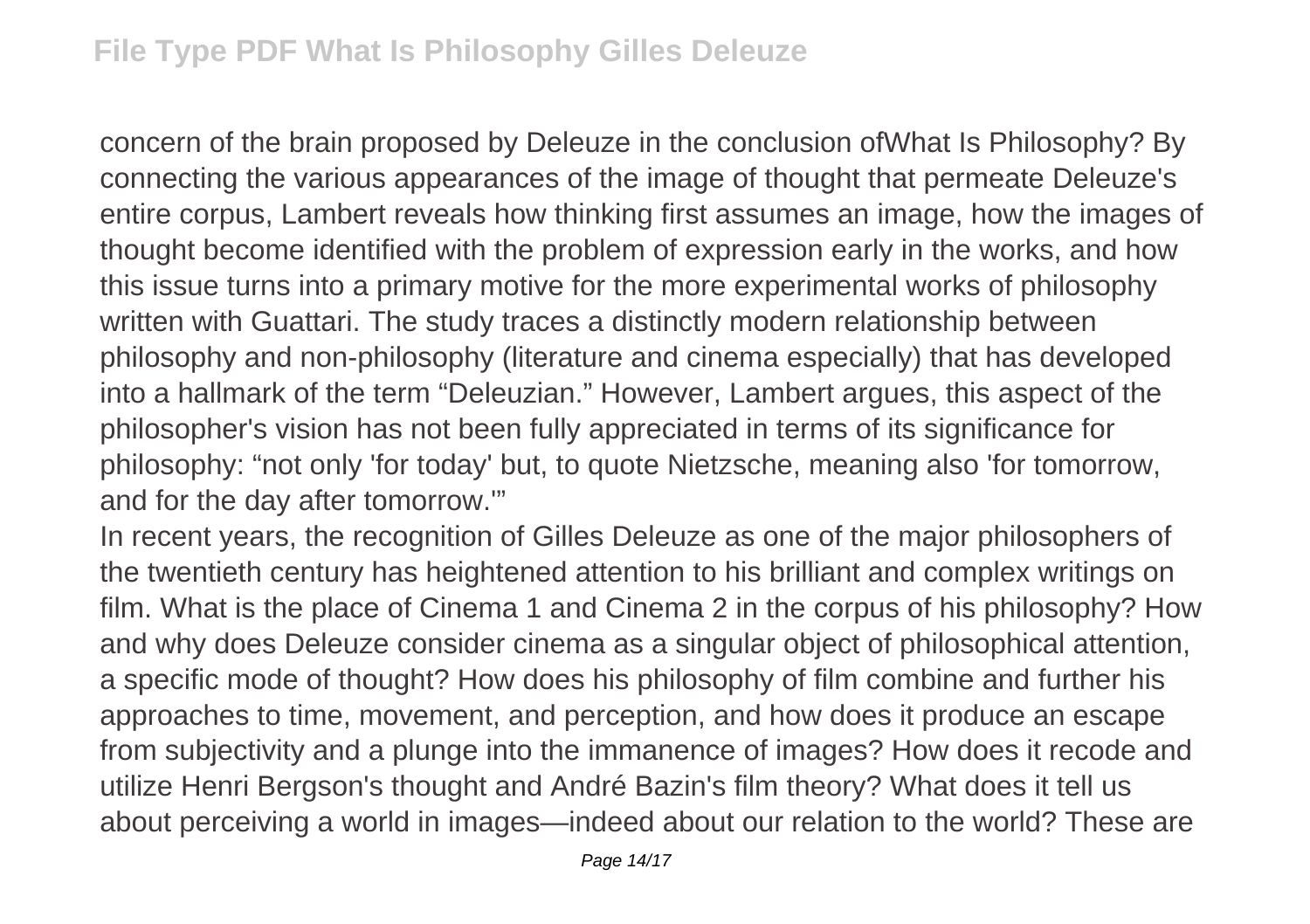the central questions addressed in Paola Marrati's powerful and clear elucidation of Deleuze's philosophy of film. Humanities, film studies, and social science scholars will find this book a valuable contribution to the philosophical literature on cinema and its pertinence in contemporary life.

It is the contention of the editors and contributors of this volume that the work carried out by Gilles Deleuze, where rigorously applied, has the potential to cut through much of the intellectual sedimentation that has settled in the fields of music studies. Deleuze is a vigorous critic of the Western intellectual tradition, calling for a 'philosophy of difference', and, despite its ambitions, he is convinced that Western philosophy fails to truly grasp (or think) difference as such. It is argued that longstanding methods of conceptualizing music are vulnerable to Deleuze's critique. But, as Deleuze himself stresses, more important than merely critiquing established paradigms is developing ways to overcome them, and by using Deleuze's own concepts this collection aims to explore that possibility.

'A rare and remarkable book.' Times Literary Supplement Gilles Deleuze (1925-1995) was Professor of Philosophy at the University of Paris VIII. He is a key figure in poststructuralism, and one of the most influential philosophers of the twentieth century. Félix Guattari (1930-1992) was a psychoanalyst at the la Borde Clinic, as well as being a major social theorist and radical activist. A Thousand Plateaus is part of Deleuze and Guattari's landmark philosophical project, Capitalism and Schizophrenia - a project that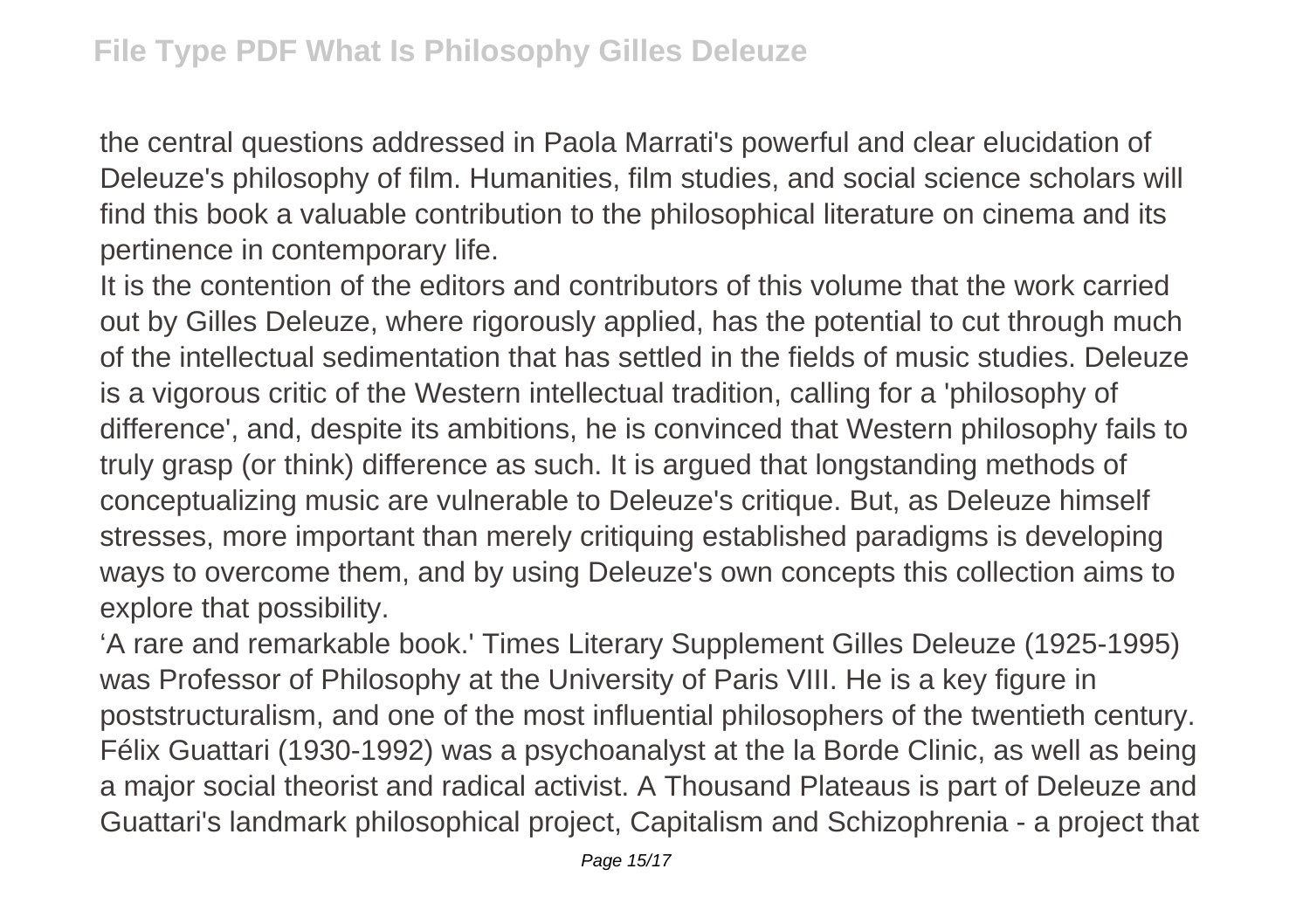still sets the terms of contemporary philosophical debate. A Thousand Plateaus provides a compelling analysis of social phenomena and offers fresh alternatives for thinking about philosophy and culture. Its radical perspective provides a toolbox for 'nomadic thought' and has had a galvanizing influence on today's anti-capitalist movement. Translated by Brian Massumi>

Why think? Not, according to Gilles Deleuze, in order to be clever, but because thinking transforms life. Why read literature? Not for pure entertainment, Deleuze tells us, but because literature can recreate the boundaries of life. With his emphasis on creation, the future and the enhancement of life, along with his crusade against 'common sense', Deleuze offers some of the most liberating, exhilarating ideas in twentieth-century thought. This book offers a way in to Deleuzean thought through such topics as: \* 'becoming' \* time and the flow of life \* the ethics of thinking \* 'major' and 'minor' literature \* difference and repetition \* desire, the image and ideology. Written with literature students in mind, this is the ideal guide for students wishing to think differently about life and literature and in this way to create their own new readings of literary texts.

This collection examines an aspect of Gilles Deleuze's thought that has largely been neglected; whether or not Deleuze was a metaphysician. Answering this question may reveal the problematic nature of so-called postmodernism and the critique it leveled at the first philosophy, and it may help readers to better understand philosophy's fate.